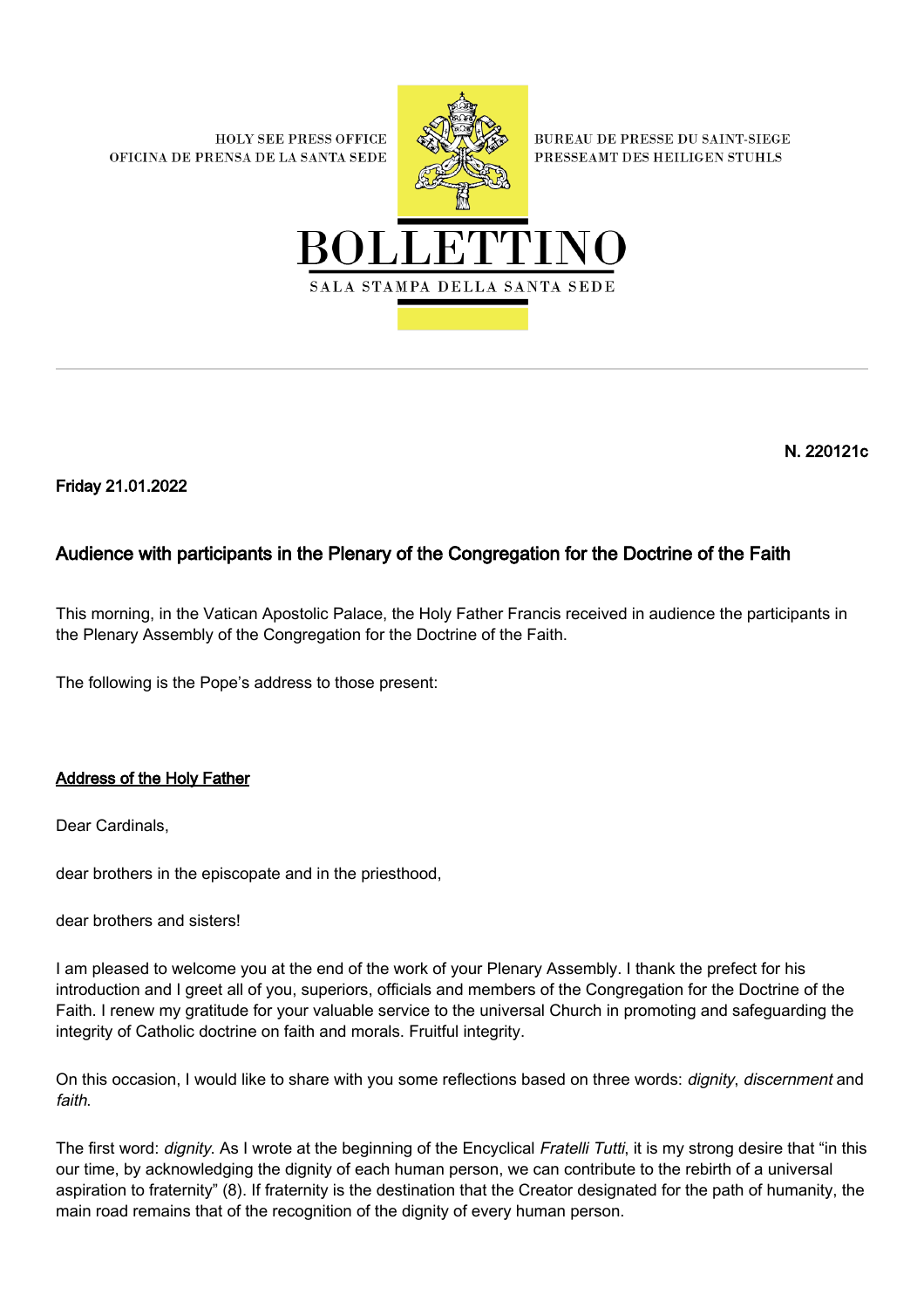In our age, however, marked by so many social, political and even health-related tensions, there is a growing temptation to consider the other as a stranger or enemy, denying him or her real dignity. Therefore, especially in this time, we are required to recall, "whether the time is favourable or unfavourable" (2  $Tim 4.2$ ), and faithfully following a two-thousand-year-old Church teaching, that the dignity of every human being has an intrinsic character and is valid from the moment of conception until natural death. It is precisely the affirmation of such dignity that is the inalienable prerequisite for the protection of a personal and social existence, and also the necessary condition for fraternity and social friendship to be realised among all the peoples of the earth.

The Church, from the very beginning of her mission, has always proclaimed and promoted the intangible value of human dignity. Humanity is indeed the masterpiece of creation: wanted and beloved by God as a partner in his eternal plans, and for our salvation Jesus gave his life to the point of death on the cross, for every person, for each one of us.

I therefore thank you for the reflection you have undertaken on human dignity, taking into account the challenges that the current situation poses in this regard.

The second word is discernment. Increasingly, nowadays, the art of discernment is asked of belivers. In the epoch change we are going through, while on the one hand believers find themselves faced with unprecedented and complex questions, on the other, there is an increasing need for spirituality that does not always find its point of reference in the Gospel. Thus it is not infrequent to deal with alleged supernatural phenomena, for which the people of God must be given sure and firm indications.

The exercise of discernment then finds a field for its necessary application in the fight against abuses of every type. The Church, with God's help, is resolutely pursuing her commitment to bring justice to the victims of abuse by her members, applying with particular care and rigour the relevant canonical legislation. In this light, I have recently updated the Norms on offences reserved to the Congregation for the Doctrine of the Faith, with the intention of making legal action more incisive. Judicial action alone cannot be sufficient to stem the phenomenon, but it is a necessary step towards re-establishing justice, repairing the scandal and emending the offender.

Similar commitment to discernment is also expressed in another area with which you are concerned on a daily basis: the dissolution of the marriage bond in favorem fidei. When, by virtue of Petrine power, the Church grants the dissolution of a non-sacramental marriage bond, it is not just a question of putting a canonical end to a marriage, which has already failed in fact, but, in reality, through this eminently pastoral act I always intend to foster the Catholic faith - in favorem fidei! - in the new union and in the family, of which this new marriage will be the nucleus.

And here I would like to pause also on the need for discernment in the synodal process. One might think that the synodal journey means listening to everyone, carrying out a survey and giving the results. Many votes, many votes, many votes… No. A synodal journey without discernment is not a synodal journey. It is necessary – in the synodal process – to continually discern opinions, points of view, reflections. One cannot set out on the synodal journey without discerning. This discernment is what makes a Synod a true Synod, in which the most important figure – let's say – is the Holy Spirit, and not a parliament or a survey of opinions, which the media can do. Therefore, I emphasize: discernment is important in the synodal process.

The last word is *faith*. Your Congregation is required not only to defend but also to promote faith. Without faith, the presence of believers in the world would be reduced to that of a humanitarian agency. Faith must be the heart of the life and action of every baptized person. And not a generic or vague faith, as if it were diluted wine that loses is value, but a genuine, pure faith, as the Lord demands when he says to the disciples: "If you had faith the size of a mustard seed..." (Lk 17.6). For this reason, we must never forget that "a faith that does not trouble us is a troubled faith. A faith that does not raise questions is a faith that has to be questioned. A faith that does not rouse us is a faith that needs to be roused. A faith that does not shake us is a faith that needs to be shaken" (Address to the Roman Curia, 21 December 2017).